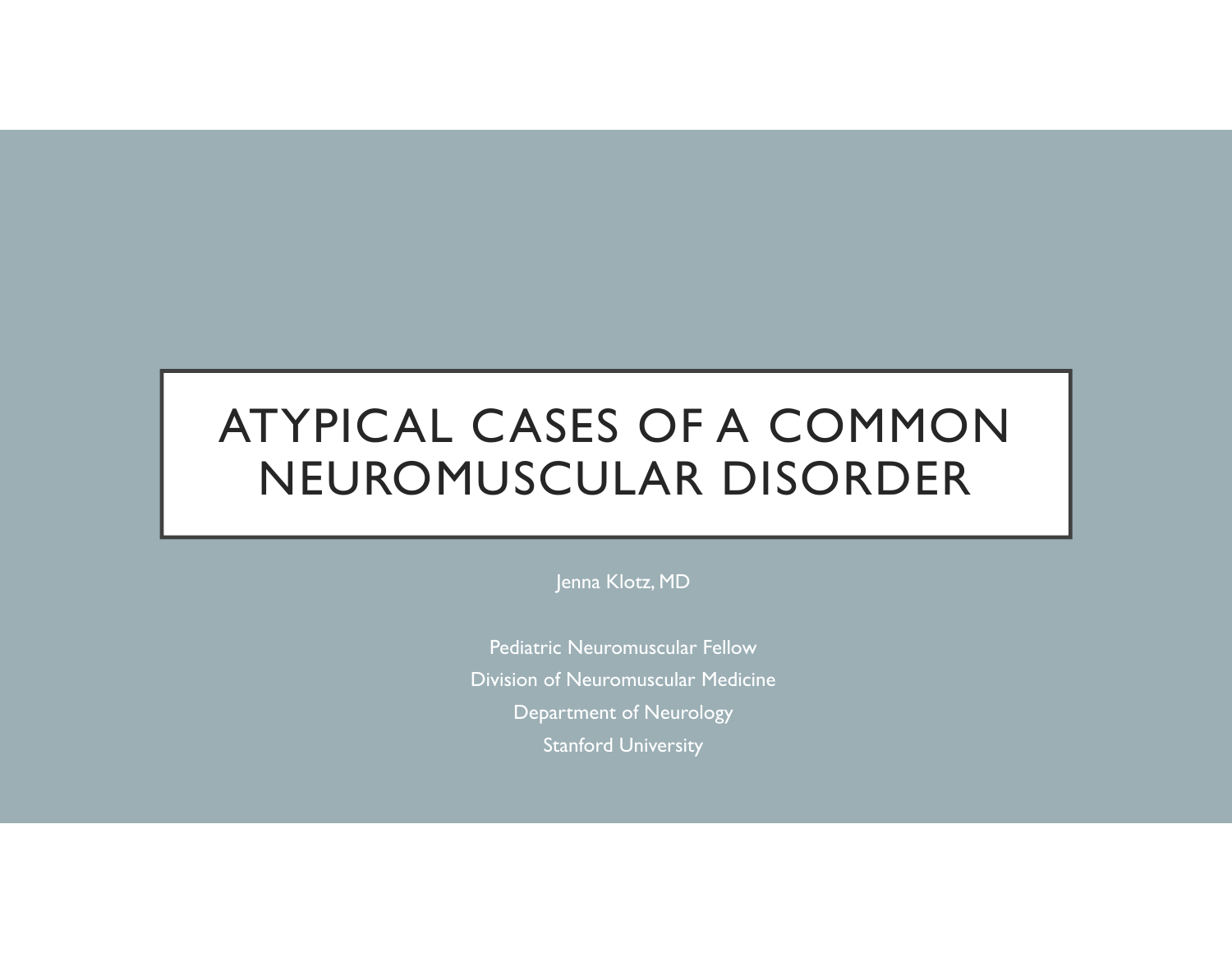### PATIENT I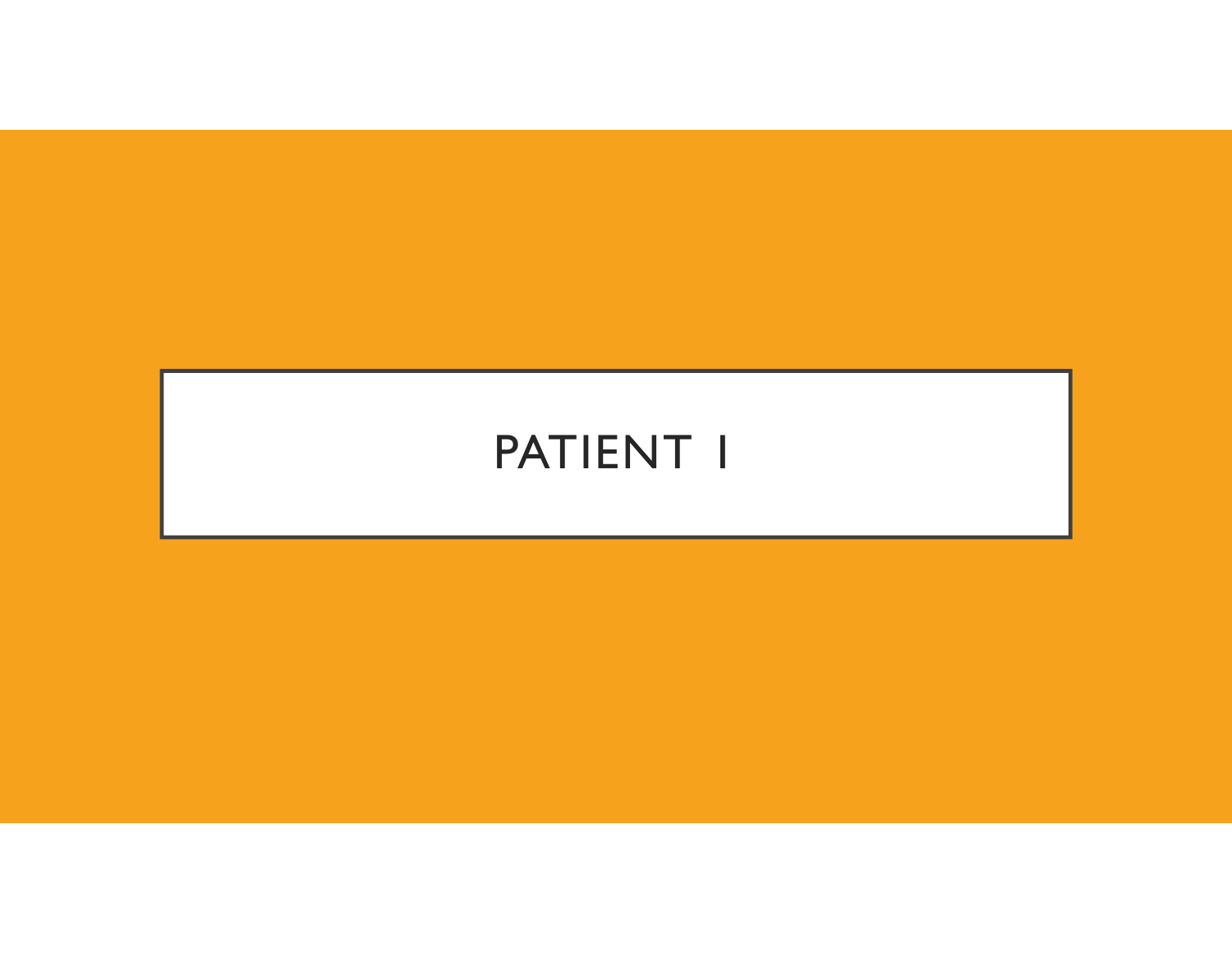### HYPERTONIC INFANT

- Birth history:
	- Born at 39 3/7 weeks
	- Delivery complicated by late decels, nuchal cord and meconium
	-
- **EXECUTE:**<br>
FRIPERTONIC INFANT<br>
 NICU course:<br>
 Born at 39 3/7 weeks<br>
 Delivery complicated by late decels,<br>
 Apgars 7, 8<br>
 Apgars 7, 8<br>
 Exam: Low tone, incomplete Moro,<br>
 Apgars 7, 8<br>
 Stayed in N<br>
 Cord VBG: 6. • Exam: Low tone, incomplete Moro, partial grasp, absent suck
	- Cord VBG: 6.87/75.4/15/-19
- NICU course:
	- Therapeutic hypothermia x 72 hours
	- EEG: excessive sharp waves, no seizures
	- MRI brain: normal
	- Stayed in NICU until 11 days old for feeding
- Exam at discharge: Increased appendicular tone
- Labs:
	- Lactic acid:  $9.1 \rightarrow 2.3$
	- Ammonia:  $54 \rightarrow 44$
	- CK: > 16,000  $\rightarrow$  4851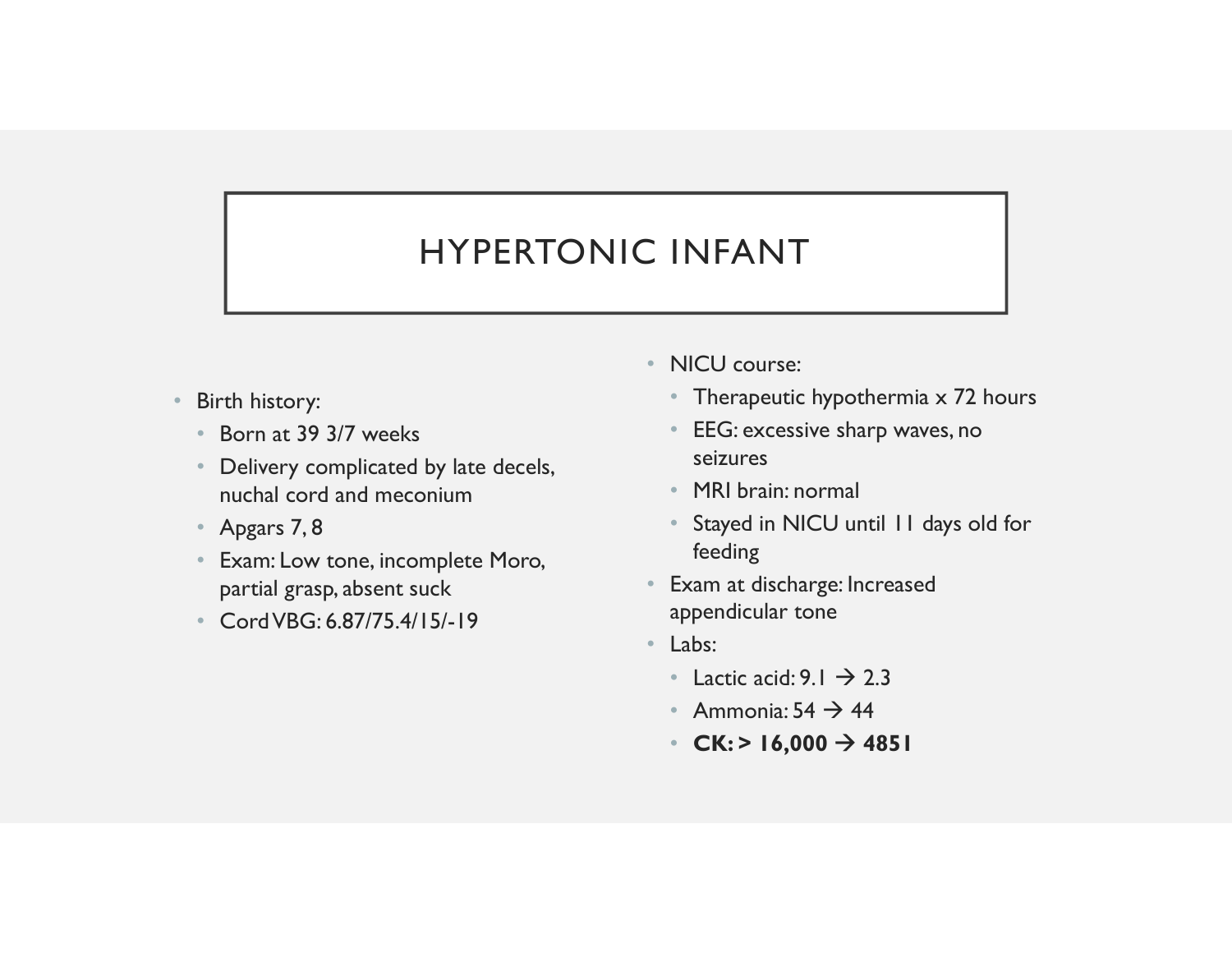### HYPERTONIC INFANT

- Evaluated in neuromuscular clinic at 3 months
- Exam: Increased muscle bulk with firm consistency, increased tone, hyperreflexia
- CK 7467
- EMG/NCS:
	- Normal NCS upper and lower extremities
	- EMG:
		- No abnormal spontaneous activity
		- Myopathic units, full early recruitment in biceps, TA and paraspinals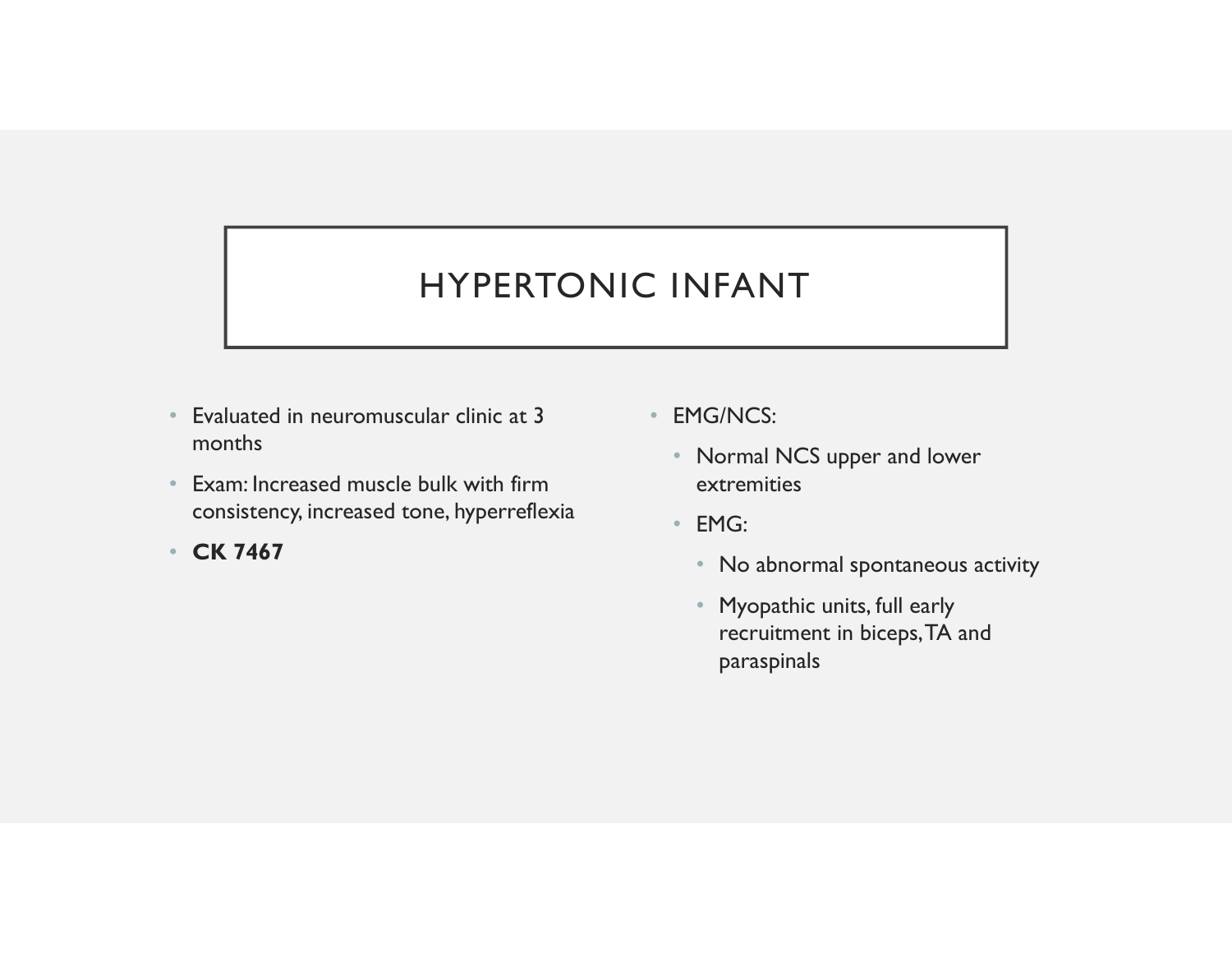### PATIENT 2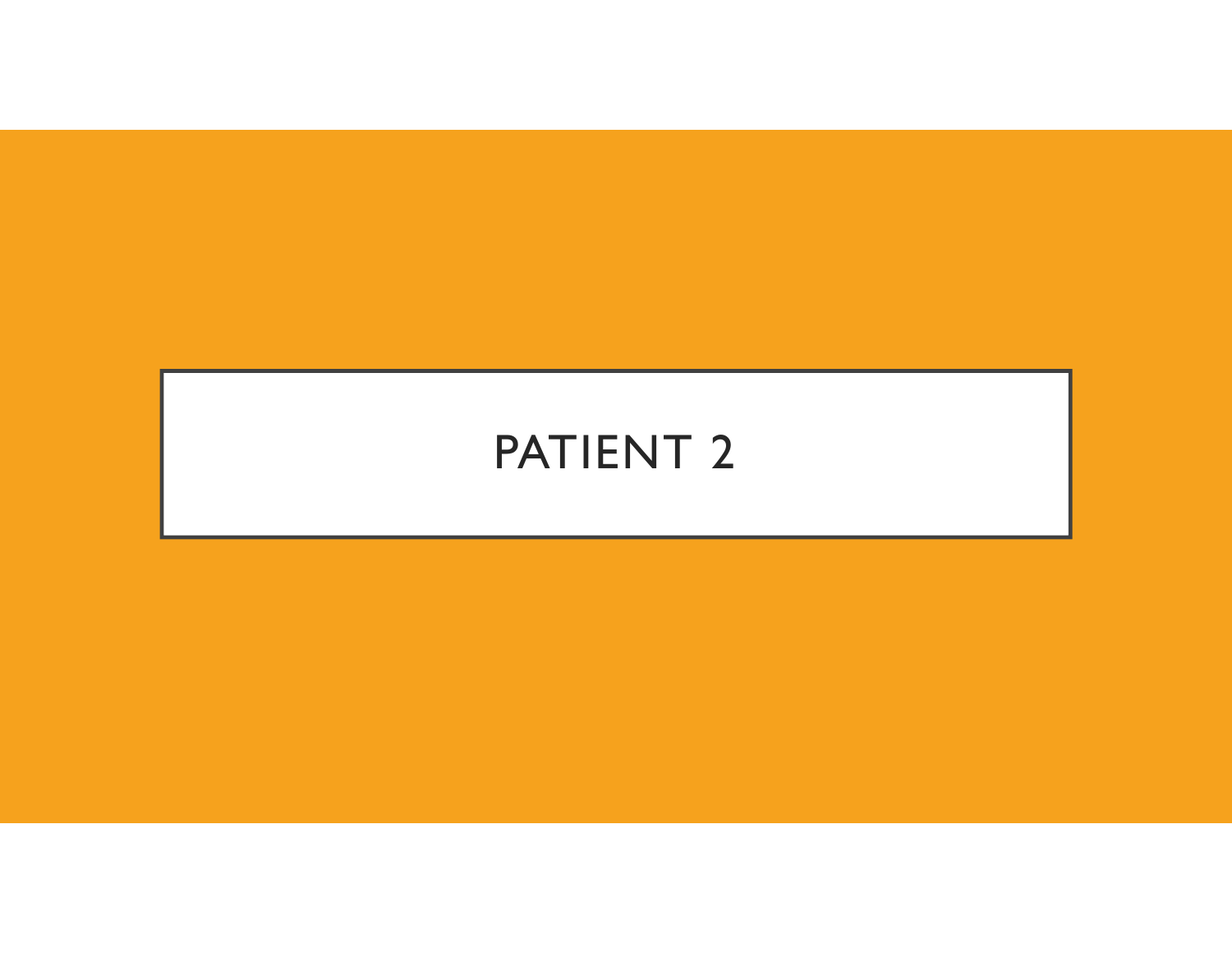### 6 YO MALE WITH EXERCISE-INDUCED<br>MUSCLE STIFFNESS MUSCLE STIFFNESS 6 YO MALE WITH EXERCISI<br>
MUSCLE STIFFNE<br>
• 6 yo male presenting with episodic<br>
• No history with episodic<br>
• I<sup>st</sup> noticed at age 3 y<br>
• After playing soccer for 10-15 minutes,<br>
• Episode • After playing with legos for a long time,<br>• Fiscal doctrines for a long times,<br>• After playing social domains and stiffness for a long time,<br>• After playing social domains and stiffness<br>• Fiscal domains and stiffness<br>• F

- muscle stiffness triggered by exercise
	- 1 st noticed at age 3 y
	- After playing soccer for 10-15 minutes, he would run stiff-legged
	- reported arm pain and stiffness
	- Episodes resolve with rest
- No history of myoglobinuria
- No association with fasting, temperature, illnesses
- Episode witnessed by orthopedics team in clinic:
	- Walking with knees locked in extension
	- Muscles did not appear tense
	- Examiner gradually able to passively flex leg at knee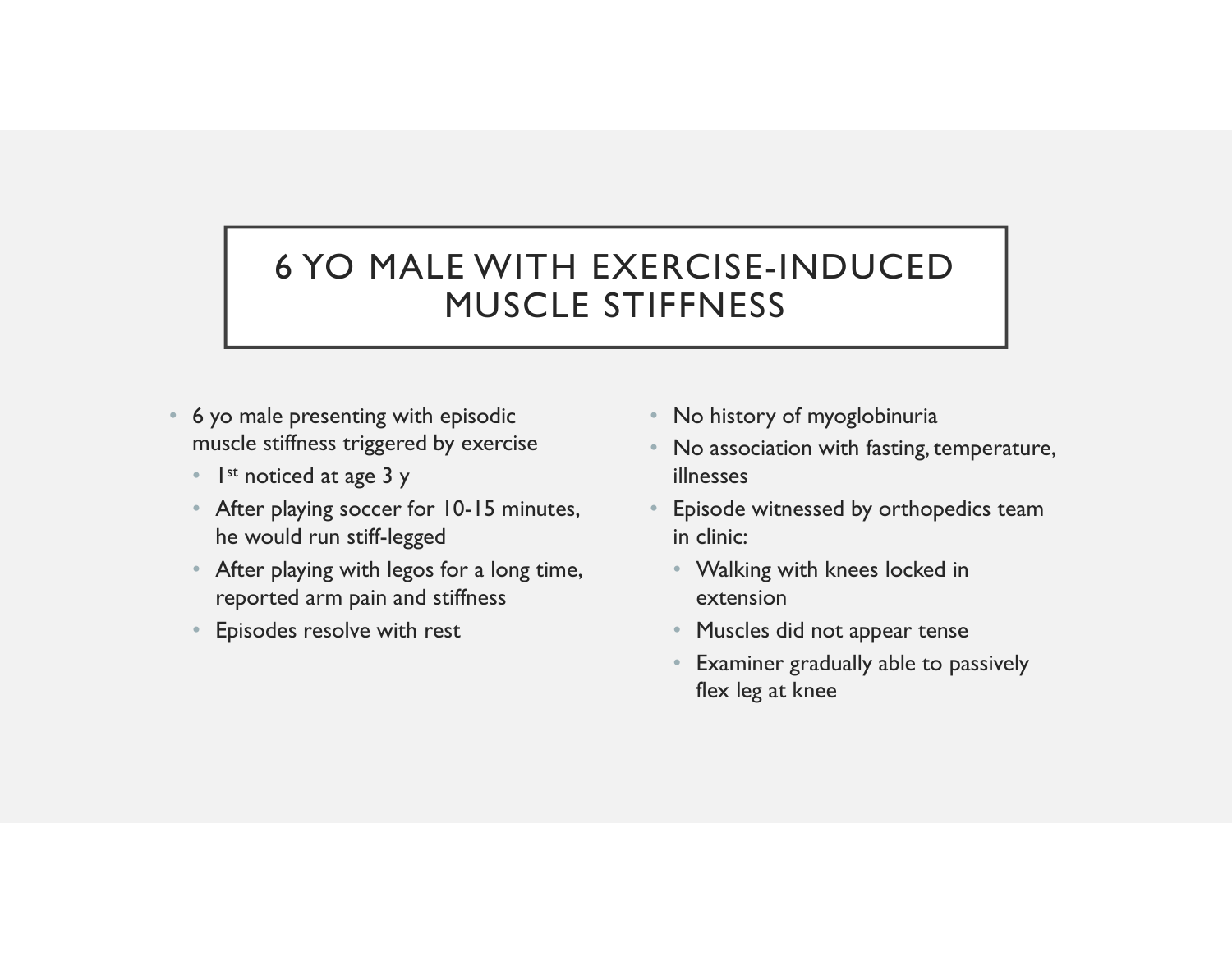### EXERCISE-INDUCED MUSCLE STIFFNESS | Pyruvic acid 0.7

- Past medical history: Simple febrile seizure
- Developmental history: Normal
- Family history: Febrile seizures in father and several paternal uncles
- Exam: Normal
	- No myotonia
	- Negative Trousseau's maneuver
	- Floor to stand 1.8 seconds, no Gower's sign
	- 10 m run: 3.2 seconds

Labs: CK 6915

Labs:<br>
Lactic acid 1.2 Total/free carnitine normal<br>
Ammonia 37 Acylcarnitine profile normal<br>
Pyruvic acid 0.7 Plasma amino acids normal<br> **CK 6915** Labs:<br>
Lactic acid 1.2 Total/free carnitine normal<br>
Ammonia 37 Acylcarnitine profile normal<br>
Pyruvic acid 0.7 Plasma amino acids normal<br> **CK 6915** Plasma amino acids normal



MRI knee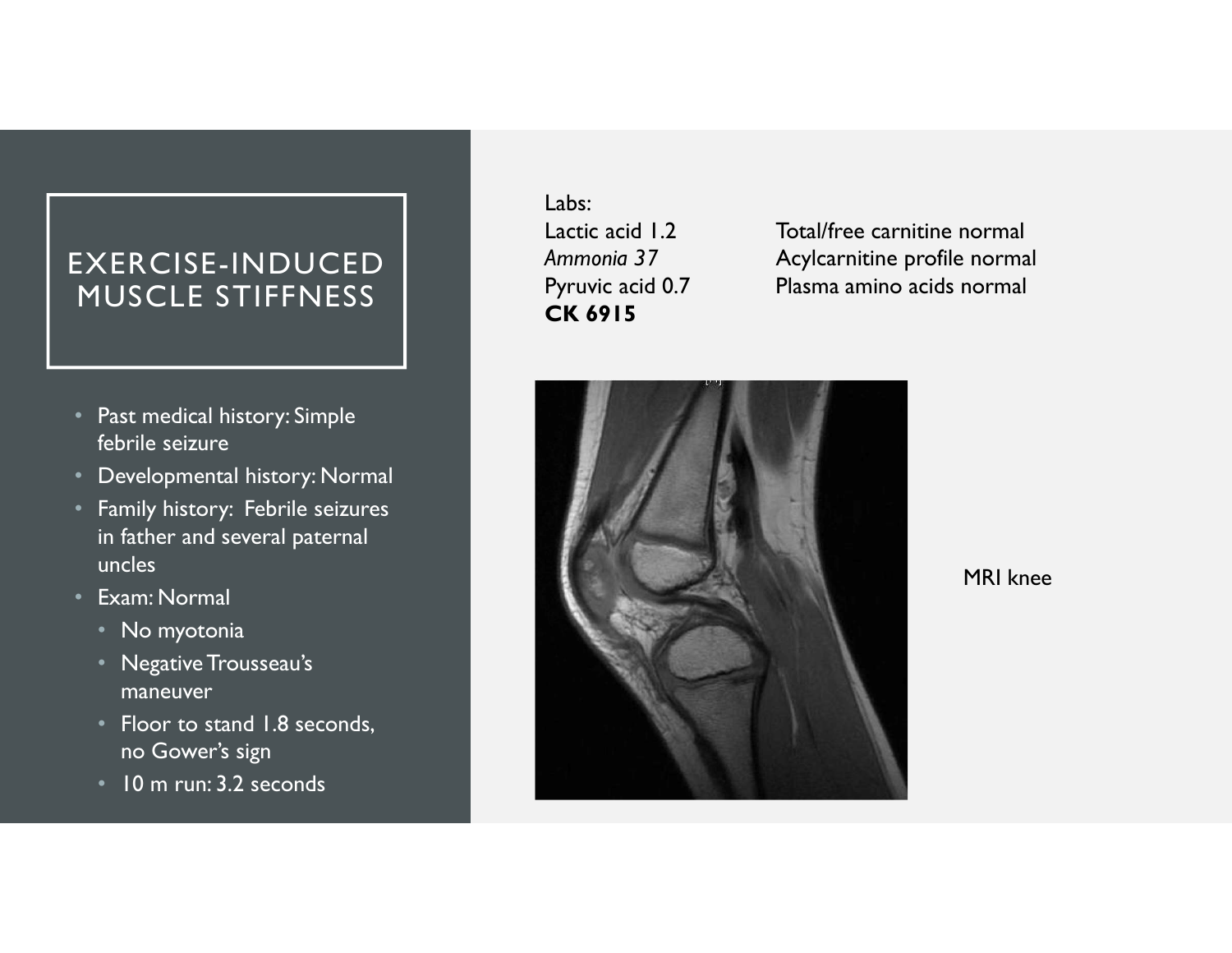### PATIENT 3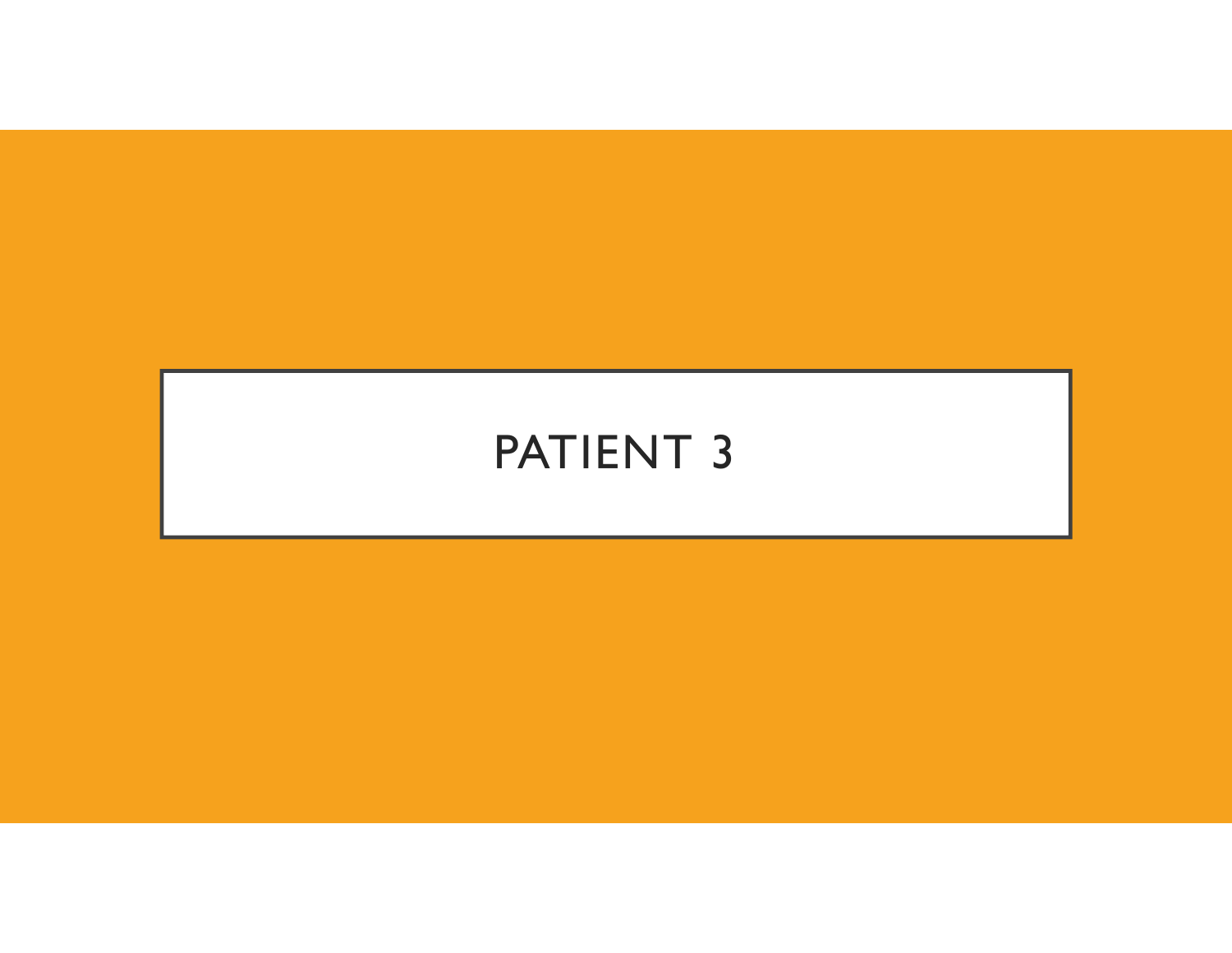# 6 YO FEMALE WITH LIMB-GIRDLE WEAKNESS

- Normal pregnancy and early development, walked at 14 months
- Preschool: Not as active as other children, not able to run or jump as well
- At age 6: Trouble with stairs and standing up from the ground, fatigue with short distances

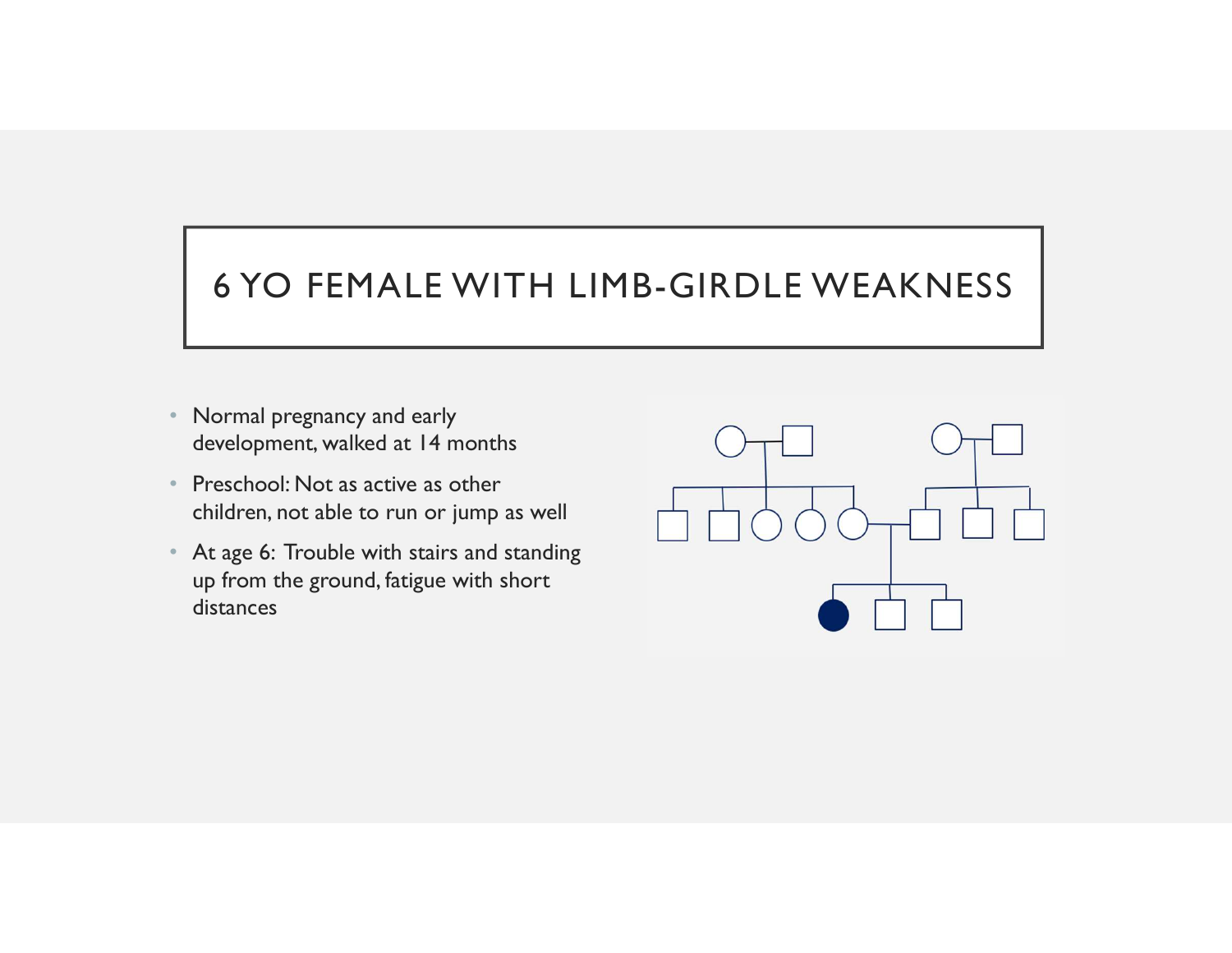# 6 YO F WITH LIMB-GIRDLE WEAKNESS

- Exam:
	- CN normal, no macroglossia
	- Increased bulk and fibrotic consistency of calf muscles
	- Neck flexion, hip flexion, extension, abduction and ankle dorsiflexion weakness
	- DTR 2+
	- Unable to perform a squat or heel walk
	- + Gower's sign
- ESR 19
- CK > 12,000  $\rightarrow$  5835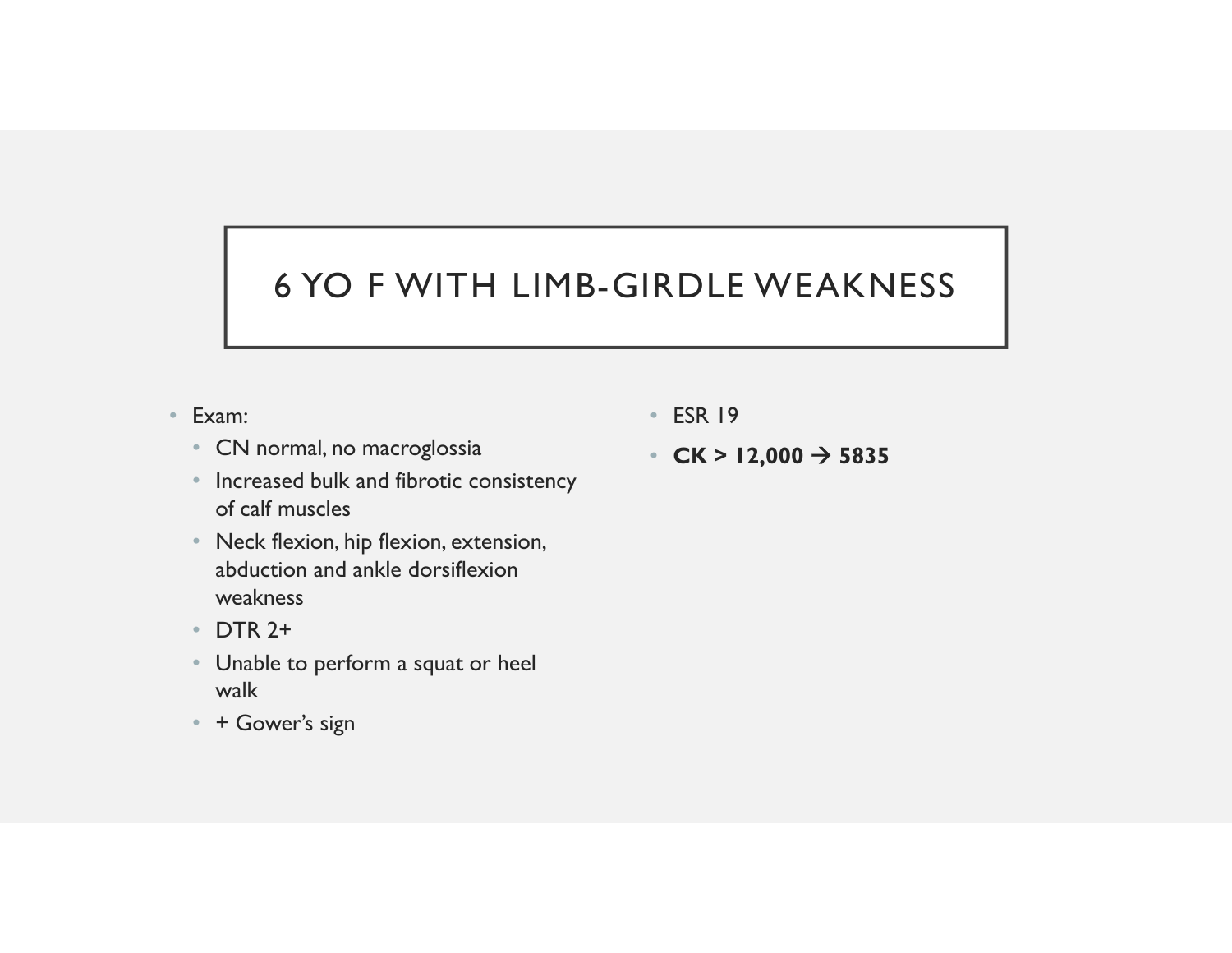### THOUGHTS?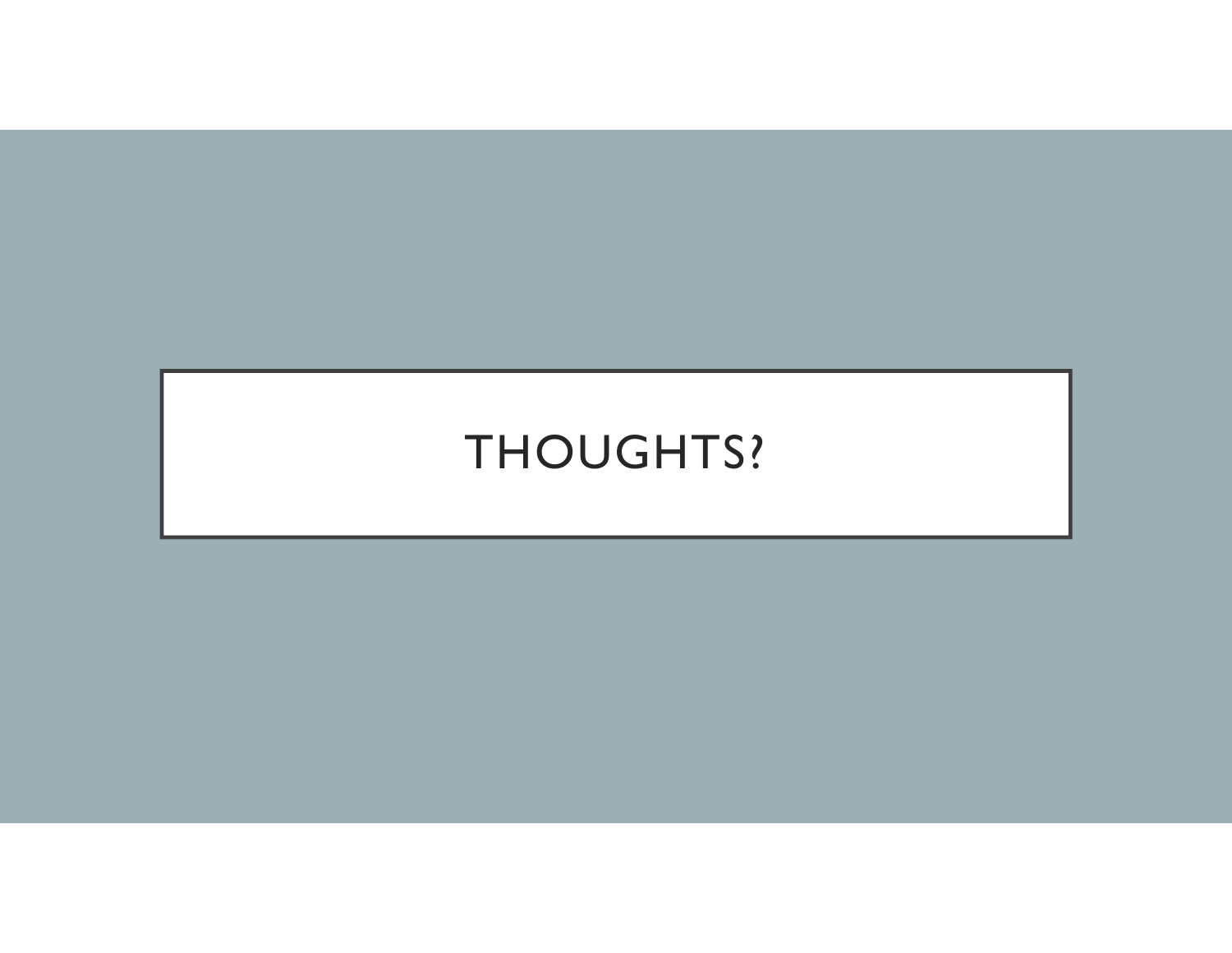### GENETIC TESTING RESULTS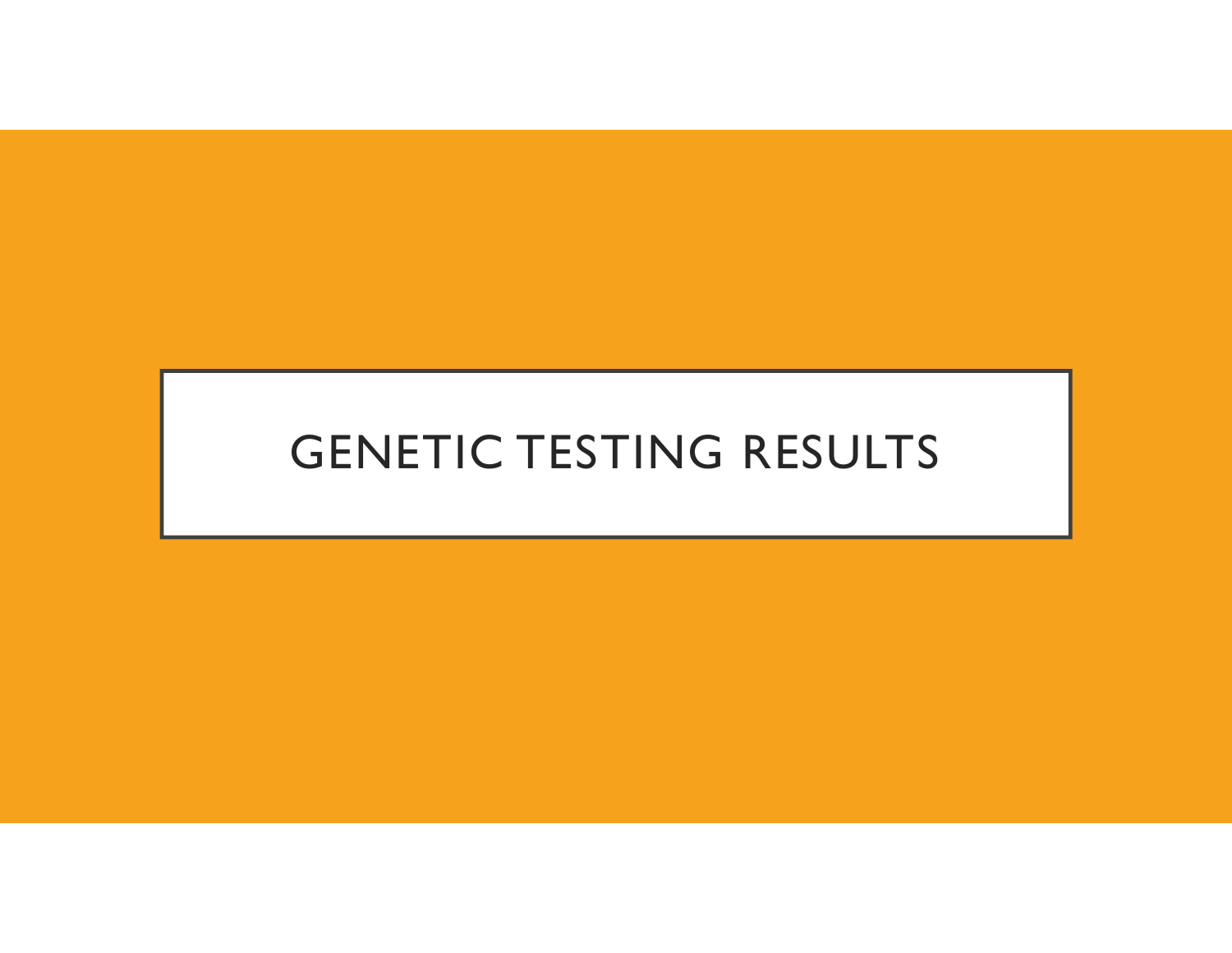### DYSTROPHIN

|                | <b>DYSTROPHIN</b>                                                      |
|----------------|------------------------------------------------------------------------|
|                |                                                                        |
| <b>Patient</b> | <b>Dystrophin testing results</b>                                      |
| J.             | 4 base pair deletion in exon 62: c.9204_9207delCAAA; p.Asn3068Lysfs*20 |
| $\overline{2}$ | In-frame deletion exons 14-30                                          |
| $\overline{3}$ | Single base pair insertion in codon 413 (exon 10)                      |
|                |                                                                        |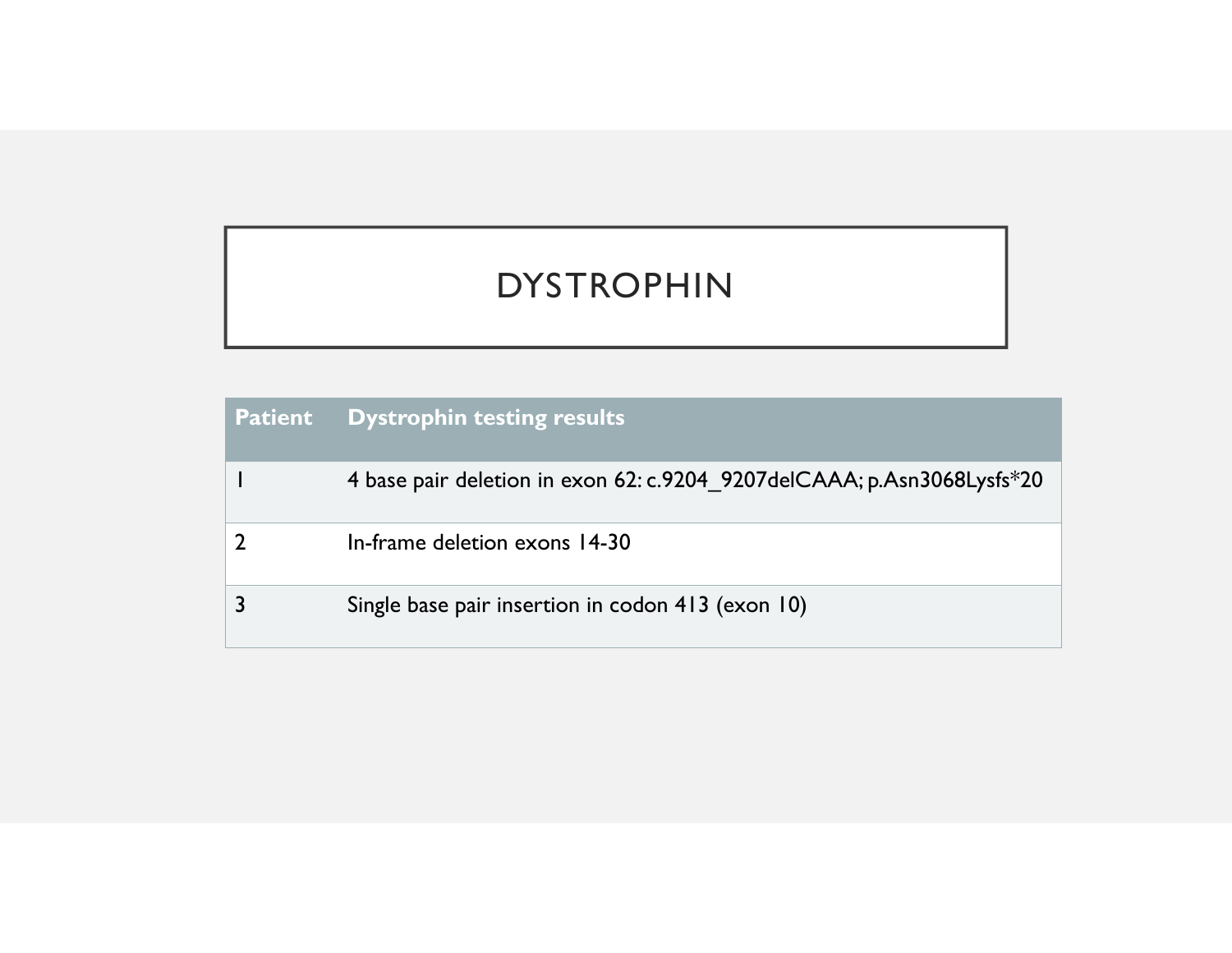### DYSTROPHINOPATHY

### CLASSIC

- Duchenne Muscular Dystrophy
	- CK > 10x normal
	- Complete/near complete absence of dystrophin
	- Symptom onset < 5 yo
	- Non-ambulatory by 13 yo
- Becker Muscular Dystrophy
	- CK > 5x normal
	- Later onset, non-ambulatory > 16 yo

### ATYPICAL PRESENTATIONS

- Dilated cardiomyopathy
- Asymptomatic hyperCKemia
- Muscle cramps with myoglobinuria
- Intellectual disability without muscle disease
- Symptomatic females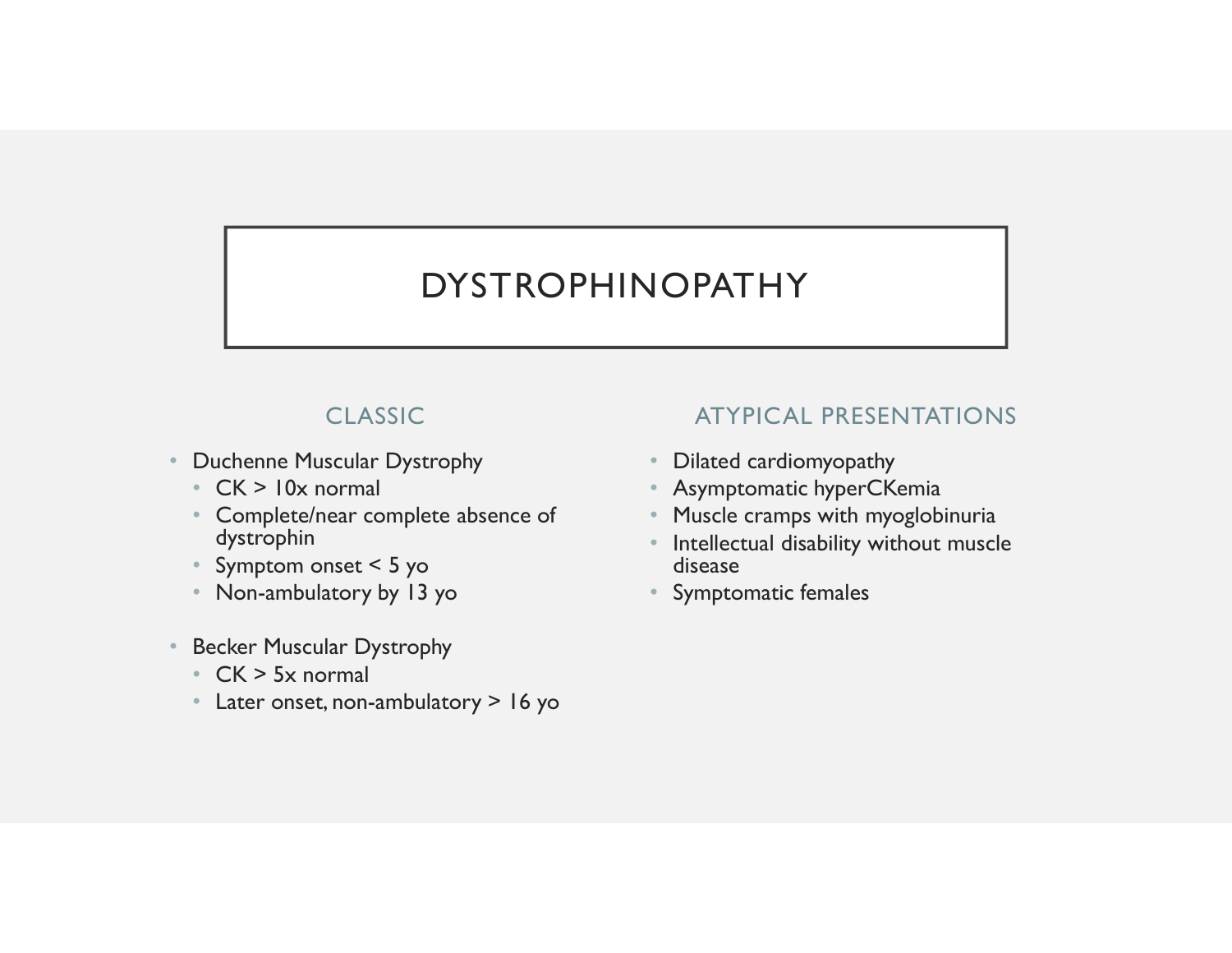## PATIENT FOLLOW UP **FIENT FOLLOW UP**<br>
PATIENT 2 PATIEN<br>
• 7 yo male:<br>
• Still having episodes of<br>
• Still having episodes of<br>
• Still having episodes of<br>
• Still having episodes of<br>
• Still ambulator<br>
• Normal PFTs and<br>
• Still ambulator<br>
•

### PATIENT I

- 
- **PATIENT FO**<br>
PATIENT I<br>
 3 yo male<br>
 Receptive/expressive language<br>
 7 yo male:<br>
 The Still having ep<br>
 Still having ep<br>
 Still having ep<br>
 Still having ep<br>
 Still having ep<br>
 Still having ep<br>
 Mild cognitive, g • Receptive/expressive language Still having episodes of delay
	- Mild cognitive, gross motor and fine motor delays
	- Calf pseudohypertrophy
	- Tight heel cords
	- DTR 2+

### PATIENT 2

- - stiffness with exercise
	- Normal PFTs and echocardiogram
	- No weakness

### PATIENT 3

- 
- PATIENT 3<br>• 17 yo female:<br>• On weekend dosing of<br>• Still ambulatory, + waddling prednisone
	- Still ambulatory, + waddling gait
	- Asymmetric proximal > distal, right > left weakness
	- Mother negative for mutation in dystrophin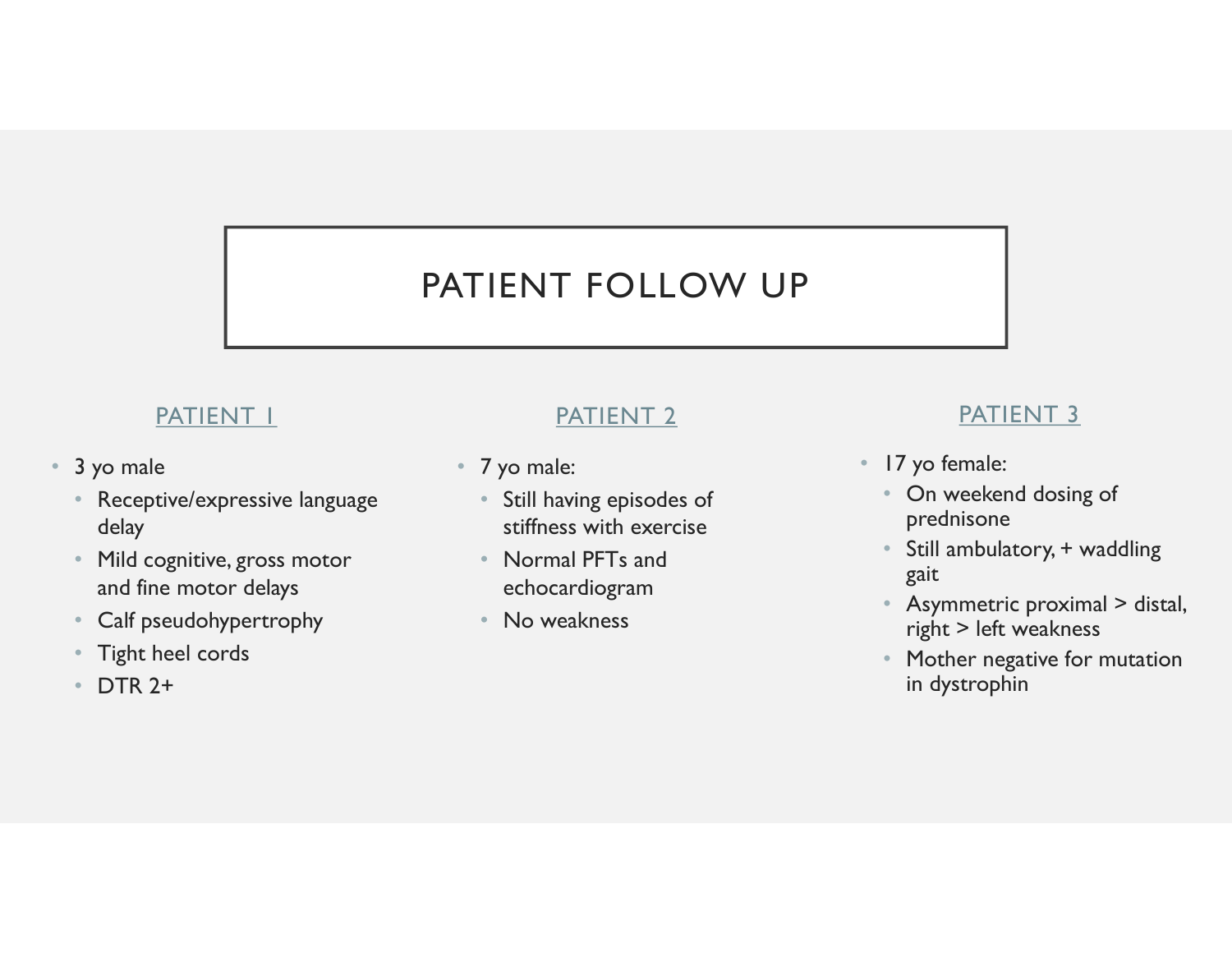### TAKE HOME MESSAGE



Semin Neurol 2015;35:369-384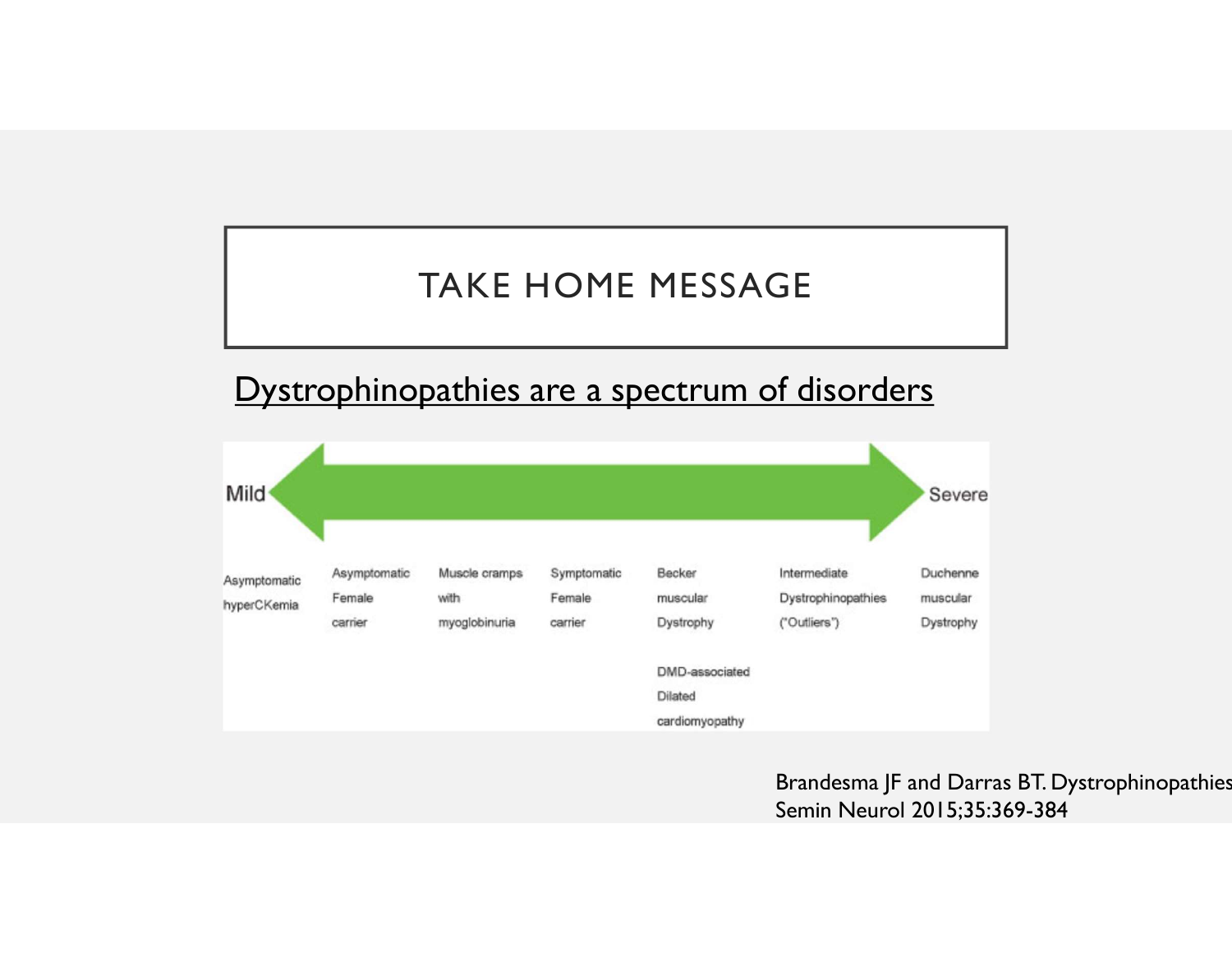### THANK YOU THANK YOU<br>• Sarada Sakamuri, MD<br>• Carolina Tesi Rocha, MD<br>• Stanford Neuromuscular.and Pediatric Neuromuscular.Team:<br>• Stanford Neuromuscular.and Pediatric Neuromuscular.Team: THANK YOU<br>• Sarada Sakamuri, MD<br>• Carolina Tesi Rocha, MD<br>• Stanford Neuromuscular and Pediatric Neuromuscular Team:<br>• Neelan Govd, MD, PhD, S. Charles Cho, MD Les Dorfman, M<br>• Neelan Govd, MD Safwan Iaradeh. MD Sirkanth M

- 
- 
- Stanford Neuromuscular and Pediatric Neuromuscular Team:
- -
- 
- 
- 
- 
- 
- 
- 
- - - -
			-
			- -

• Sarada Sakamuri, MD<br>• Carolina Tesi Rocha, MD<br>• Carolina Tesi Rocha, MD<br>• John W. Day, MD<br>• John W. Day, MD<br>• Nesian Goyal, MD<br>• Nesian Goyal, MD<br>• Jechnica Charles Cho, MP / Jessen Goyal, MD<br>• Sindia Sampson, NP / Jesse • Sarada Sakamuri, MD<br>• Carolina Tesi Rocha, MD<br>• Carolina Tesi Rocha, MD<br>• Stanford Nauromuscular and Pediatric Nauromuscular Team:<br>• John W. Day, MD, RD<br>• Neelam Goyal, MD – Stanford Muppid, MD – Stanford Muppid, MD<br>• Je **• Sarada Sakamuri, MD**<br>• **Sarada Sakamuri, MD**<br>• **Carolina Tesi Rocha, MD**<br>• Samford Neuromsrcaler and Pediatric Neuromsrcaler Team:<br>• John W. Day, MD, RD<br>• Nevelam Goyal, MD<br>• New So, MD Hannes Vogel, MD<br>• Karolina Watso • Sarada Sakamuri, MD<br>• Sarada Sakamuri, MD<br>• Carolina Tesi Rocha, MD<br>• Jessin Goyal, MD<br>• Jessin Goyal, MD<br>• Newsim Goyal, MD<br>• Newsim Goyal, MD<br>• Newsim Goyal, MD<br>• Newsim Goyal, MD<br>• Jessica Goyal, MD<br>• Jessica Goyal, M • **Sarada Sakamuri, MD**<br>• **Carolina Tesi Rocha, MD**<br>• Carolina Tesi Rocha, MD<br>• Sandord Neuromnscalar and Pedaters. Neuromnscalar Team<br>• John W. Day, MD, RiD<br>• Newlan (Oper). MP<br>• Yearly March Constant AB, MP<br>• Michileen O • Sarada Sakamuri, MD<br>• Sarada Sakamuri, MD<br>• Carolina Tesi Rocha, MD<br>• Sandod Neuromuscula: and Paslaric Neuromuscula: Team:<br>• John W. Day, MD, RD<br>• Nenders Coput, MD<br>• Salvan Judy Henderson, MD<br>• Janis Kitsuwa-Lowe, OTR/ • **Sarada Sakamuri, MD**<br>• **Carolina Tesi Rocha, MD**<br>• Samded Neuromansaki Tim Fassler Rockhand Padistic Neuromansaki Team:<br>
• John W. Sny, MD, The Same Carolina Sacrifice Charles Chan And Safetya Jamach, MD<br>• John Gropsi, Francisco Salamouri, MD<br>• Carolina Test Rocha, MD<br>• Sandord Neuromuscular.naf Pediatric Neuromuscular.Tem:<br>• John W, Dry, MD, RD<br>• Neviem Groph MB<br>• Neuroman Manus Command, MD<br>• Function Maria Mystem, MD<br>• Function Maria M